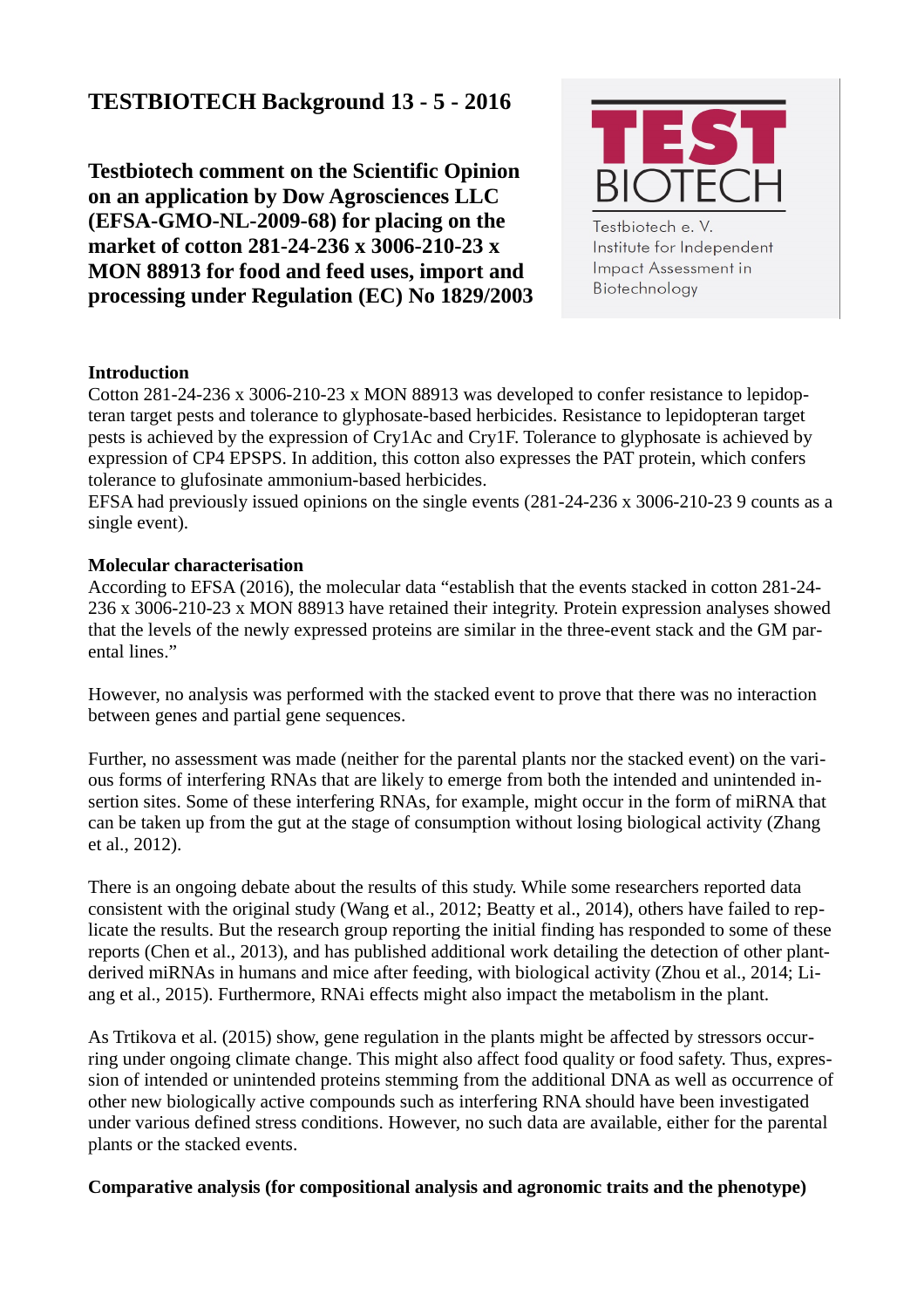Field trials were conducted during the 2005 growing season in five locations in the USA. The number of locations is not in line with current EFSA guidance.

According to EFSA, statistically significant differences regarding phenotype were observed between three-event stack cotton compared to its conventional counterpart for fibre micronaire and fibre elongation, which might be related to the interruption of the gibberellin-20-oxidase gene.

According to Member States experts, statistically significant differences in the composition of the genetically engineered plants were also found for several compounds such as

- protein
- carbohydrates
- calcium
- glutamic acid
- valine
- vitamins E and A
- sterculic- and malvelic acids.

However, no further investigations were deemed necessary by the GMO Panel and all differences were declared irrelevant, even using non-scientific ad hoc assumptions. For example, a significant reduction in sterculic acid was considered irrelevant, just because this compound is seen as an antinutrient.

Overall, further investigations taking defined stress conditions into account to examine genetic stability should be carried out to assess the composition of the plants. Moreover, these investigations should take into account conditions which, for example, can occur under ongoing climate change.

# **Toxicology**

The GMO Panel notes that the free gossypol content in cotton 281-24-236 x 3006-210-23 x MON 88913 and its conventional counterpart is higher than the limits set in Directive 2002/32 EC22 (5,000 mg/kg as fed) on undesirable substances in feed materials.

It is known that the content of gossypol in cotton seeds is affected by the genetic background of the plant variety as well as by environmental factors such as climate, soil type, and fertilisation. It is readily absorbed from the gastrointestinal tract, and is highly protein-bound to amino acids, especially lysine, and to dietary iron. The precise mechanism of action is not known, but gossypol renders many amino acids unavailable. Gossypol also affects enzymatic reactions critical for many biological processes, including the ability of cells to respond to oxidative stress and inhibition of oxygen release from haemoglobin. All animals are susceptible, with monogastrics, preruminants, immature ruminants, and poultry appearing to be affected most frequently. Toxic effects usually only occur after long-term exposure to gossypol, often after weeks or months. Signs of toxicity may relate to effects on the cardiac, hepatic, renal, reproductive, or other systems. (see, for example: [www.merckmanuals.com/vet/toxicology/gossypol\\_poisoning/overview\\_of\\_gossypol\\_poisoning.htm](http://www.merckmanuals.com/vet/toxicology/gossypol_poisoning/overview_of_gossypol_poisoning.html)  $\left| \right|$ 

But although a significantly higher level of gossypol was found in the plants, no detailed assessment of risks to health was carried out. Instead, EFSA concluded that because of general EU regulations limiting the maximum content of free gossypol in feed, the elevated content of gossypol was not a safety concern. Further, some preparations used for human food consumption are not supposed to contain free gossypol. Thus, it appears that EFSA is unable to exclude toxic effects in farm animals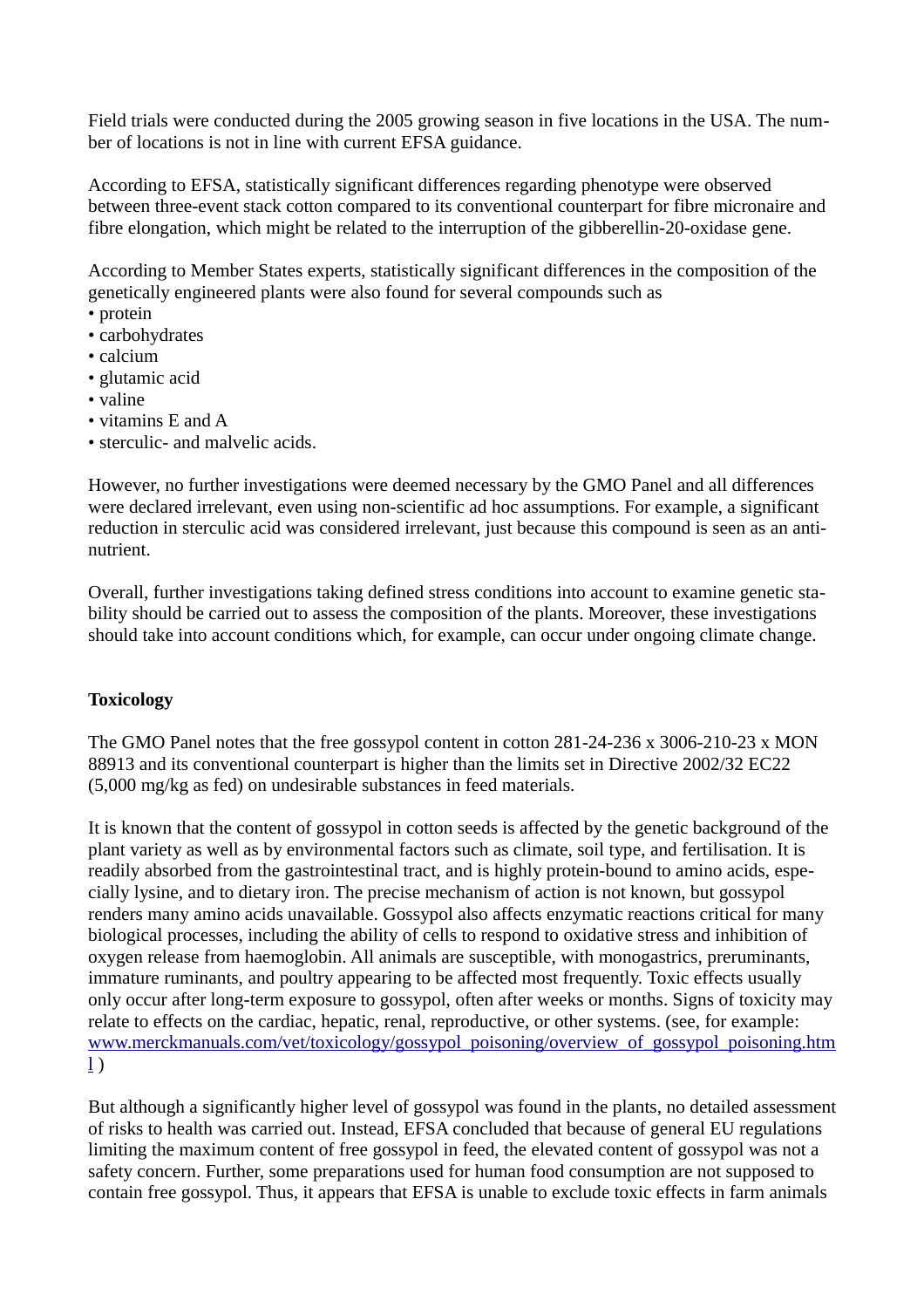(and humans?) when they are fed with stacked events, and is simply relying on EU controls and inspections of animal feed (which are not normally very frequent).

Such a weighing up of risk management measures has nothing to do with the scientific risk assessment of genetically engineered plants. EFSA should have requested a detailed investigation of the underlying mechanisms that cause the higher level of gossypol in the stacked event, in addition to a lot more data on the real content of gossypol under various defined environmental conditions, and after crossing with a large number of other varieties.

Despite this fact, not a single feeding study with the whole food and feed was requested by EFSA to explore potential health effects and no nutritional study or toxicological study was conducted.

Further, possible effects due to the introduction of the four transgenic traits into the cotton genome and due to residues of the complementary herbicides, their metabolites or interactions with the Cry toxins were not assessed. Also in this regard, existing evidence – largely ignored in the EFSA opinion - shows that indeed more investigations would be needed to conclude risk assessment on this stacked genetically engineered plant:

- Hilbeck & Otto (2015) give an overview on open questions regarding the mode of action of Bt toxins, synergistic and additional effects. Specific synergistic effects were shown by Bergamasco et al. (2013). Further, the mode of action of Vip3A is not well characterised and should therefore have been much more thoroughly assessed in the stacked event and in the parental plants.
- Hilbeck & Otto (2015) show that there is not just one mode of action that has to be taken into account. Thus, the EFSA panel cannot set aside potential combinatorial effects as being relevant only for insects, just because mammals are supposed to lack relevant receptors (EFSA, 2016). As Rubio-Infante & Moreno-Fierros (2015) show, negative health effects of Bt toxins on mammals cannot simply be excluded, the proteins cannot be regarded as harmless for mammals.
- Further effects on the immune system that are known to be relevant in the context of Bt toxins are not dependent on a specific mode of action but on dosage effects. This is relevant in this context, since the stack shows a higher overall concentration of Bt toxins than the parental plants.
- It is also known, that degradation of Bt toxins under artificial digestion tests are not reliable when it comes to persistence of Bt toxins in the gut. For example, if fed with soybeans, degradation of the Bt toxins can be delayed substantially by plant enzymes, enhancing toxicity significantly (Pardo-López et al., 2009).
- Residues from spraying with glyphosate are thought to have carcinogenic effects (IARC, 2015). Negative effects from residues might be enhanced by combinatorial effects with Bt toxins. The existence of combinatorial effects between glyphosate and different Cry toxins was recently shown by Bøhn et al. (2016) in *Daphnia magna*.
- Regarding glyphosate, the EU Commission (2016) recently requested EFSA to assess the effects of glyphosate residues in feed on animal health. The outcome of this assessment should be taken into account by the GMO Panel before premature conclusions not based on data are reached.
- The investigations should not only cover direct effects on health but also indirect effects via changes in the microbiological composition in the gut (see, for example, Shehata, et al., 2012).

Thus, whatever the case, potential combinatorial health effects need to be assessed in detail before any conclusion can be drawn on food safety.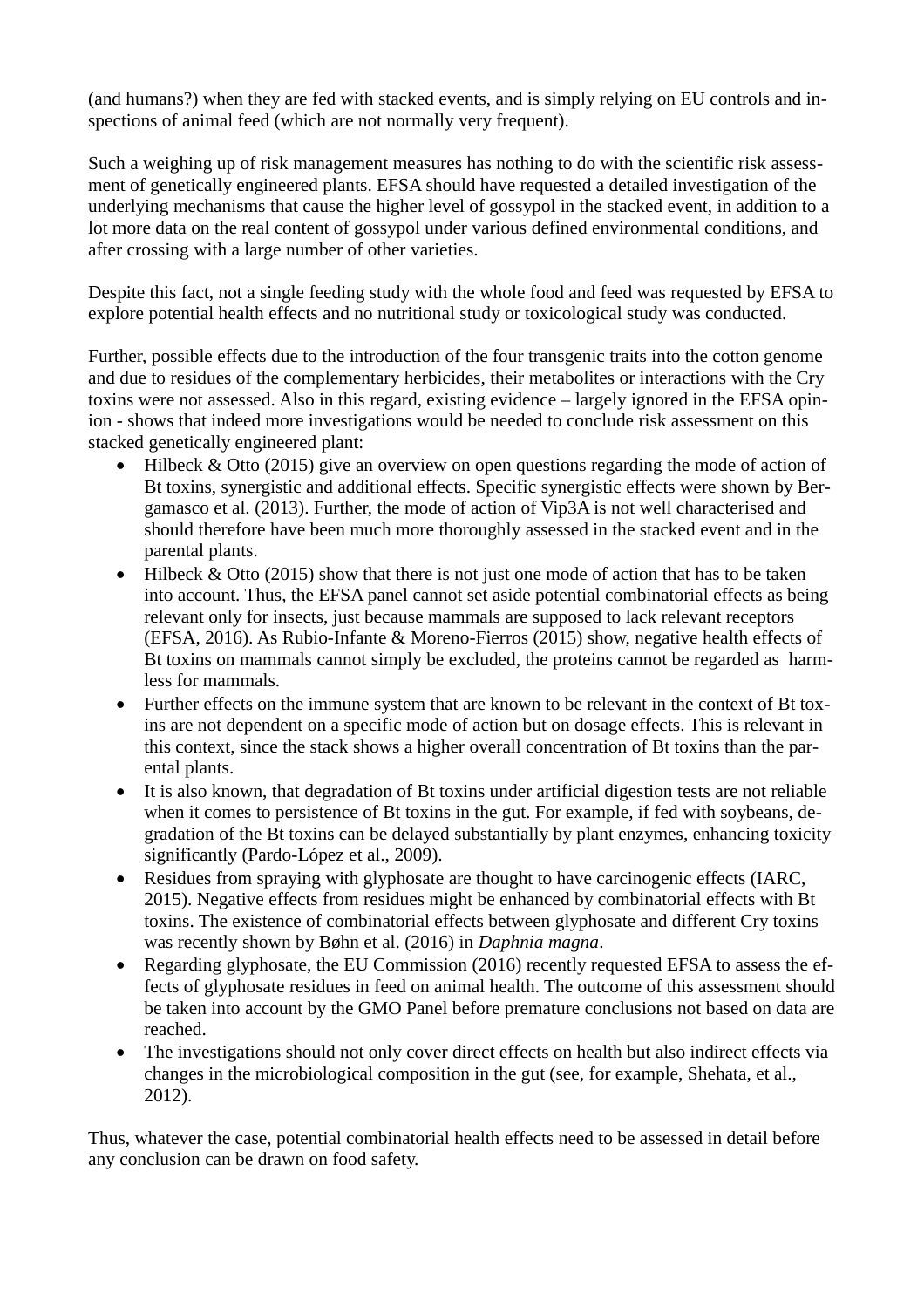# **Allergenicity**

According to EFSA, no concerns on allergenicity were identified for Cry toxins produced by parental lines, and no new information on allergenicity of these proteins that might change the previous conclusions of the GMO Panel has become available.

No tests were conducted to substantiate these claims.

The "weight of evidence" approach as applied by the EFSA is inadequate, since it is largely based on methods such as the pepsin test that is known to be unreliable. Further, the EFSA approach does not take potential adjuvant / synergistic effects that may emerge in stacked events into account. No non-IGE-mediated immune reactions were assessed, although these effects must be considered relevant (Mills et al., 2013).

Furthermore, EFSA (2010) requests detailed investigations into allergenic risks for infants and individuals with impaired digestive functions. "The specific risk of potential allergenicity of GM products in infants as well as individuals with impaired digestive functions (e.g. elderly people, or individuals on antacid medications) should be considered, taking into account the different digestive physiology and sensitivity towards allergens in this subpopulation." However, these specific risks were left aside during EFSA risk assessment.

## **Environmental risk assessment**

As the comments from experts from Member States show, some plant species in Europe can cross with cotton. Apart from this, cotton is grown in several regions. Spillage from cotton seeds is likely to occur and concerns were raised by experts from EU Member States that transgenes might be distributed in the environment. However, EFSA considers the risks for the uncontrolled spread of the transgenes to be low. In doing so, EFSA has ignored data from Mexico (Wegier et al., 2012) showing that it is difficult to predict the distribution of transgenic cotton in the environment once spillage occurs. Thus, the risk for contamination and uncontrolled spread of the transgenes seems to be much more relevant than assumed by EFSA.

# **Monitoring**

According to EFSA, post-market monitoring of food/feed derived from cotton 281-24-236 x 3006- 210-23 x MON88913 is not necessary, given the absence of safety concerns.

However, as a legal dossier compiled by Professor Ludwig Kraemer (Kraemer, 2012) shows, EU regulations require the monitoring of effects on health at the stage of consumption. This is especially relevant in this case, because of the elevated level of gossypol that has been found, and because a specific pattern of residues from spraying with herbicides can be expected in the plants. Directive 2001/18 and Regulation 1829/2003 both require that potential adverse effects on human health from genetically modified plants are monitored during the use and consumption stage. Therefore, the EFSA opinion that monitoring the effects on health is unnecessary contradicts current EU regulations.

# **Conclusions and recommendations**

EFSA risk assessment is based to a large extent on assumptions instead of valid data. Therefore, risks cannot be assessed properly and market authorisation for import and usage in food and feed cannot be given.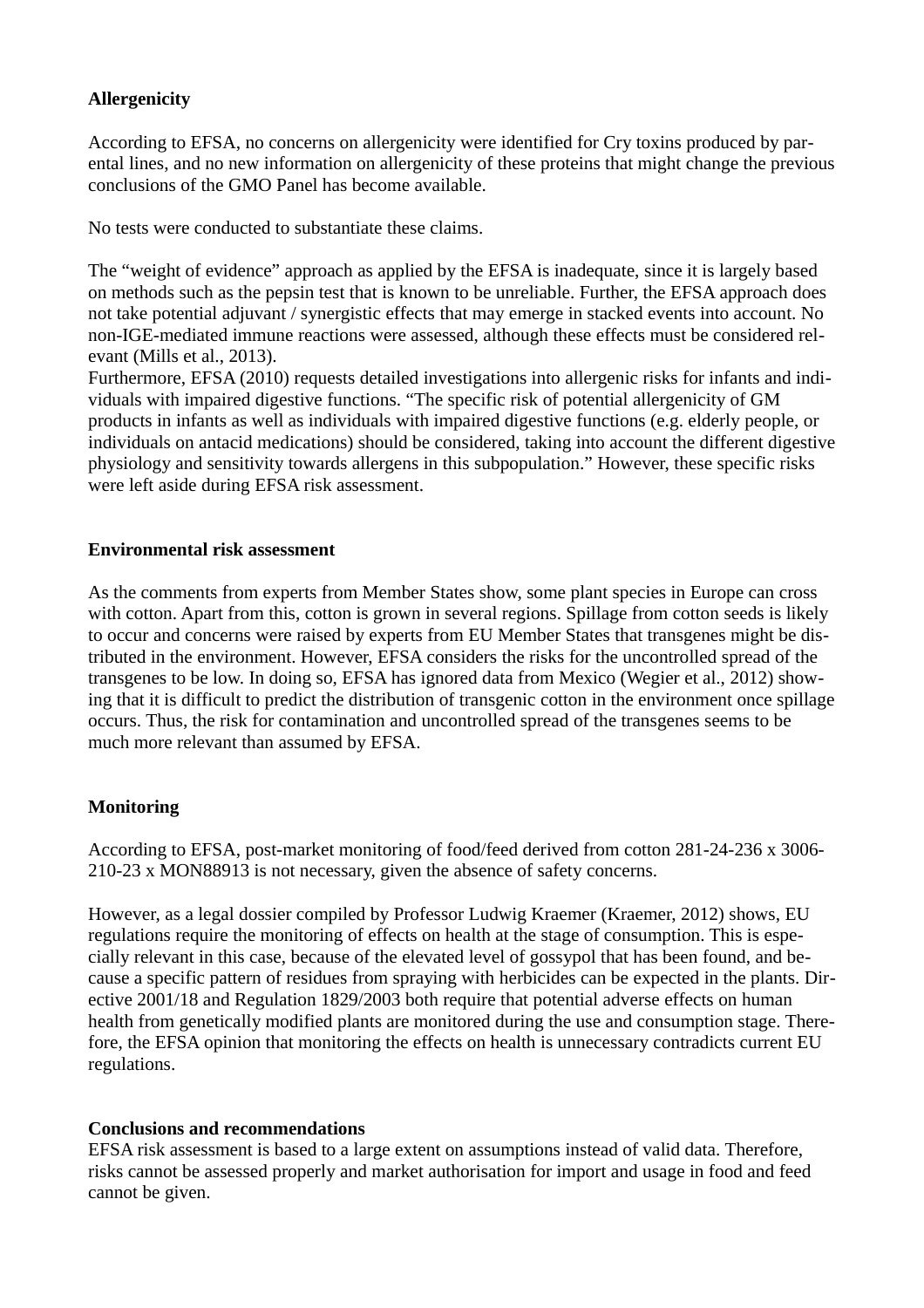# **References**

Beatty, M., Guduric-Fuchs, J., Brown, E., Bridgett, S., Chakravarthy, U., Hogg, R.E., et al. . (2014) Small RNAs from plants, bacteria and fungi within the order hypocreales are ubiquitous in human. Plasma, 15: 1–12.<http://www.ncbi.nlm.nih.gov/pmc/articles/PMC4230795/>

Bergamasco V.B., Mendes D.R.P, Fernandes O.A., Desidério J.A., Lemos M.V.F (2013) Bacillus thuringiensis Cry1Ia10 and Vip3Aa protein interactions and their toxicity in Spodoptera spp. (Lepidoptera). Journal of Invertebrate Pathology, 112, 152–158.

Bøhn, T., Rover, C. M., & Semenchuk, P. R. (2016). *Daphnia magna* negatively affected by chronic exposure to purified Cry-toxins. Food and Chemical Toxicology, 91, 130-140. <http://www.sciencedirect.com/science/article/pii/S0278691516300722>

Chen, X., Zen, K., Zhang, C.Y. (2013) Reply to Lack of detectable oral bioavailability of plant microRNAs after feeding in mice. Nature Biotechnology, 31(11): 967-969. <http://www.nature.com/nbt/journal/v31/n11/full/nbt.2741.html>

EFSA Panel on Genetically Modified Organisms (GMO) (2010) Scientific Opinion on the assessment of allergenicity of GM plants and microorganisms and derived food and feed. EFSA Journal 2010; 8(7):1700, 168 pp.

EFSA GMO Panel (EFSA Panel on Genetically Modified Organisms) (2016) Scientific Opinion on an application by Dow Agrosciences LLC (EFSA-GMO-NL-2009-68) for placing on the market of cotton 281-24-236 x 3006-210-23 x MON 88913 for food and feed uses, import and processing under Regulation (EC) No 1829/2003. EFSA Journal 2016;14(4):4430, 21 pp.

EU Commission (2016) Request to consider the impact of glyphosate residues in feed on animal health. EFSA-Q-2016-00286.

Hilbeck A. & Otto M. (2015) Specificity and Combinatorial Effects of Bacillus Thuringiensis Cry Toxins in the Context of GMO Environmental Risk Assessment. Frontiers in Environmental Science Vol 3, Art. 71.

IARC (2015) Glyphosate Monograph. <http://monographs.iarc.fr/ENG/Monographs/vol112/mono112-02.pdf>

Kraemer, L. (2012) The consumption of genetically modified plants and the potential presence of herbicide residues, legal dossier compiled on behalf of Testbiotech, [http://www.testbiotech.de/sites/default/files/Legal\\_Dossier\\_Kraemer\\_Pesticide\\_RA\\_PMP.pdf](http://www.testbiotech.de/sites/default/files/Legal_Dossier_Kraemer_Pesticide_RA_PMP.pdf)

Liang, H., Zhang, S., Fu, Z., Wang, Y., Wang, N., Liu, Y., ... & Chen, X. (2015) Effective detection and quantification of dietetically absorbed plant microRNAs in human plasma. The Journal of nutritional biochemistry, 26(5): 505-512. <http://www.sciencedirect.com/science/article/pii/S0955286315000169>

Mills, E.N.C., Marsh, J.T., Boyle, R., Hoffmann-Sommergruber, K, DuPont, D., Bartra, J., Bakalis, S., McLaughlin, J., Shewry, P.R. (2013) Literature review: 'non-IgE-mediated immune adverse reactions to foods', EFSA supporting publication 2013:EN-527.